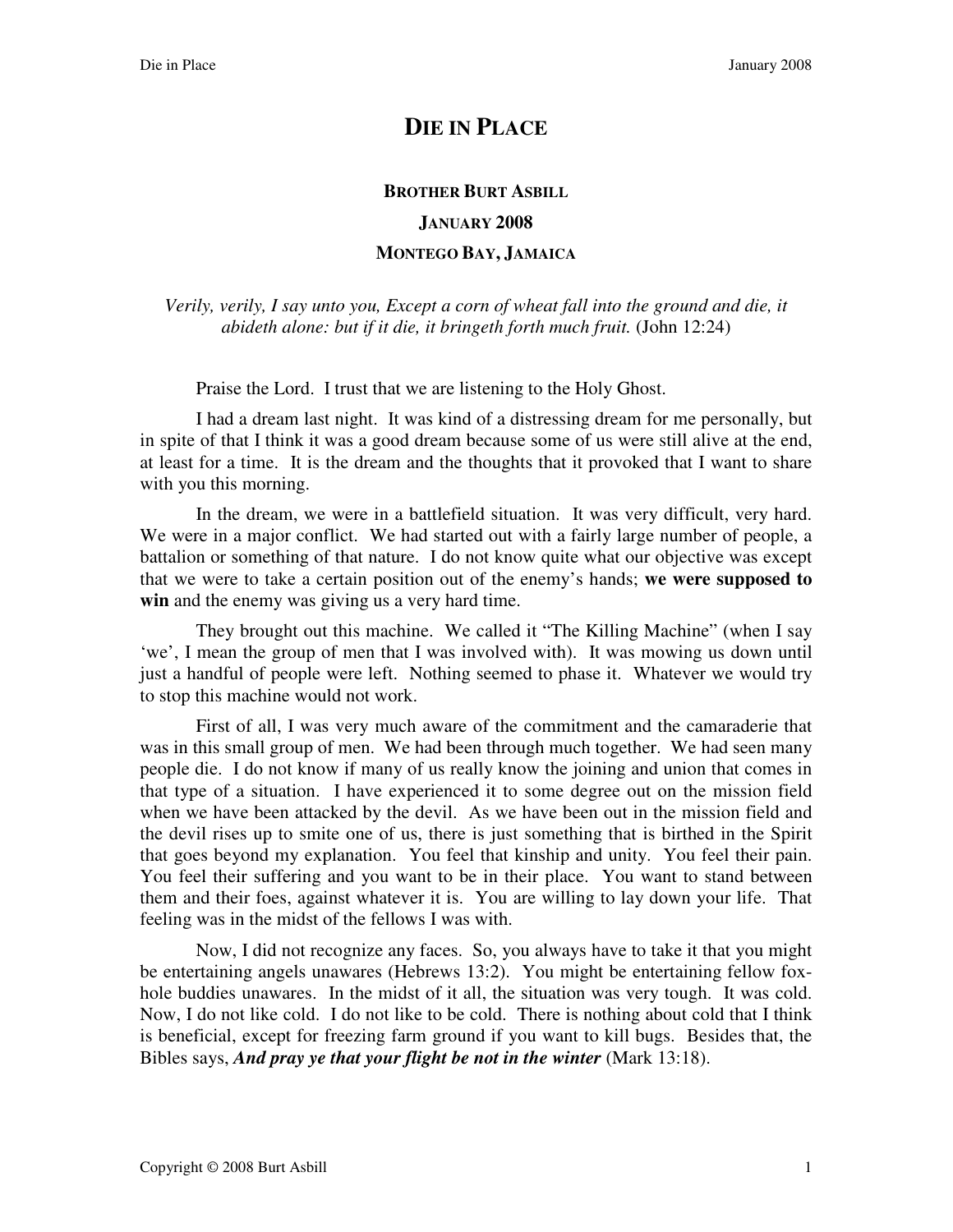It was cold, wet and mucky. We did not have a lot of ammunition or food left. If the powers that be would have given us an opportunity to get out of there, we would all have probably said we were ready. But that was not the case. We knew that we had to take care of this situation, so we just gathered around this measly little fire. It was just the thought of the fire that was comforting us, because it certainly wasn't giving us any warmth. To top it all off, it was drizzling ice and snow.

We were discussing ways we could deal with this situation, how we could take this killing machine out. We came to the conclusion that it was going to cost us our lives. We made a covenant with each other, that down to the last man, we would do our utmost.

I do not know if you have ever seen any of these war movies about when they were storming beaches and the enemy had all of the fortifications up, the barbed wire and anything they could think of to try to keep the troops on the beach from going anywhere, so that the enemy could mow them down. There was a munitions unit that had what they call "pipe bombs." I do not know if you know what they are, but they were sections of pipe that you put together and then shoot a charge through it. Then they push that pipe up under whatever they are trying to get over and they blow a hole in the obstacle that is impeding their progress.

When one man goes up there, they have numbers. The squad that has the pipe gives them numbers. (One through 10, or one through 12, or whatever it may be.) They will say, "Number 1!" Number 1 has his section and he is going out there. Then they say, "Number 2!" and number 2 will go out. Maybe number 2 gets shot down and they call out there because his section is still out there. They call out, "Number 3!" Now, you just witnessed the falling of that individual and maybe you are number 5, 6, or 7, or maybe even number 15. Slowly but surely that offensive mechanism that is going to break through and give the others a chance to live creeps forward, but it is at such a great cost. What has to be foremost in one's mind is that if one is to live, one must be prepared to die. This thought has to be foremost in their minds.

They say that in times like that there is something supernatural or spiritual that comes to individuals, that they somehow lose their position of self-preservation. I do not know what it is except that I believe it has to be God that gives them some anointing to go out and put themselves in a position where their life is in jeopardy.

One of the problems in the Body today is the instinct of self-preservation. Our circumstances have the tendency to overcome us. I do not care what they are. I have been all over the world: Europe, India, Africa. I have been to different parts of Africa. I have been to Europe and I would say that the spirit of self-preservation is alive and well. It has a lot of vitality and intent to maintain its position of life, wherever it may be.

You would think that a man who has nothing would not think that he has anything to lose and would not really be holding on to anything. Of course, I am looking at his nothing from my perspective, because I think I have something. In reality, the something that I have, because it is not blessing God, is really nothing. Can you follow that? I may be comfortable. I may have clothes and shoes to wear. I may have food to eat and water to drink. In that aspect, I think that I have something worth preserving.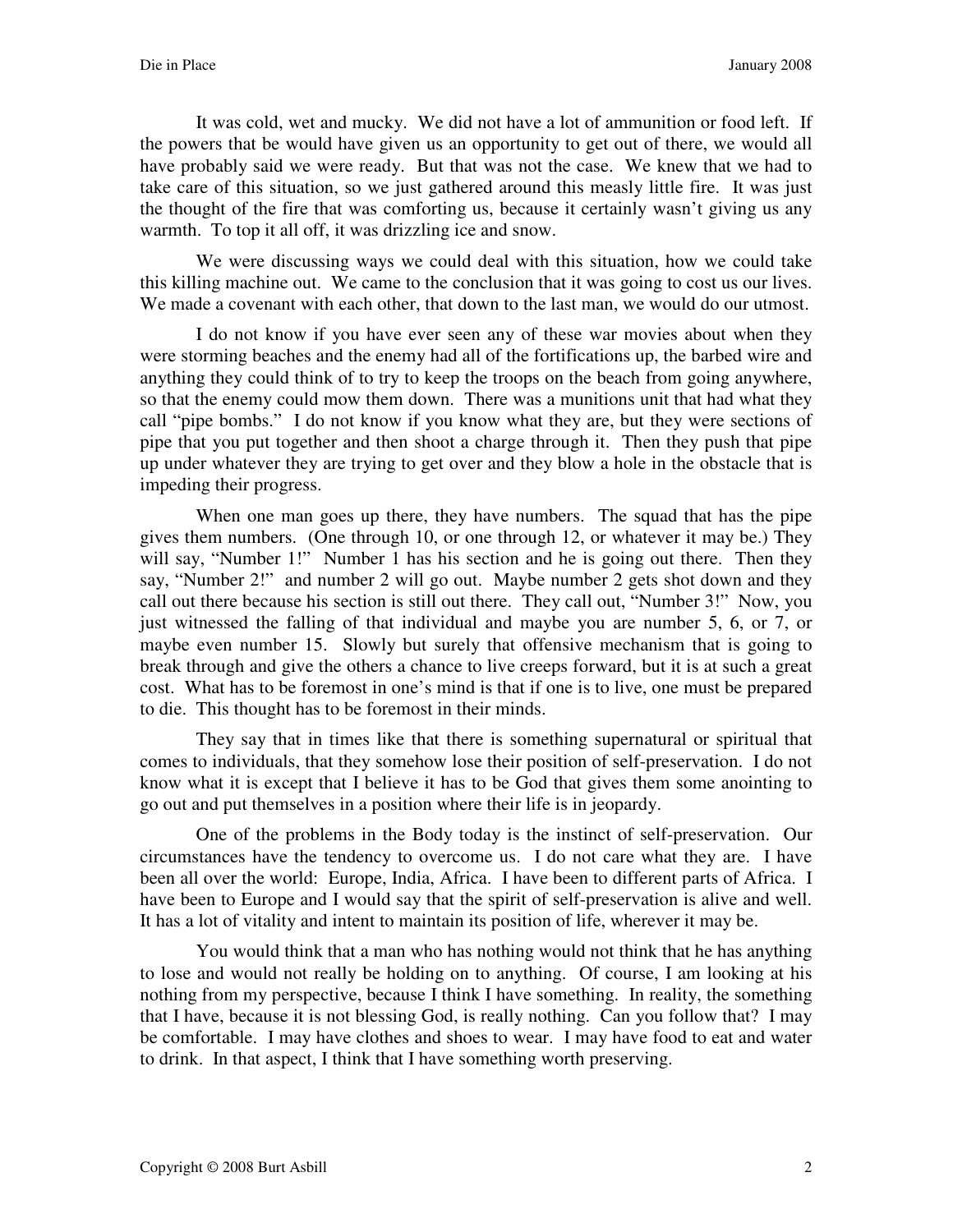But the Bible is not into preserving "self." The Bible is very "self" destructive. Now, I am not promoting a spirit of suicide, because I have a confidence that there are not many people here that would want to commit suicide. But there is a place that we have not yet come to in our relationship with God where we have grasped the totality of what God expects of us. Hallelujah. That is why the church is in the shape it is in.

Well, in the dream we had come to the conclusion that the only way to get this machine was to somehow destabilize and demobilize it. We decided that we had to somehow or other get these pipe bombs on the tracks of this machine and try to blow it. We all knew that it was a suicide mission but we also knew that was the only way to do it, and that it would work. Hallelujah.

Not too long ago I was privileged to read an article that was written by a Marine. I think he was a Special Forces Marine. He had the training that they call "**die in place**." Now, "**die in place**" is a death wish. It is a "**die in place**" philosophy, it is a "**die in place**" doctrine. It is really not something that is worldly. It is really not something that is military. **It is a biblical principle**.

Jesus had the "**die in place**" doctrine. He was sent on a mission where He knew that there would be no reprieve, there would be no intervention and that something was going to happen that would take from Him that which is most precious. Hallelujah. Now, I can not for the life of me think of Jesus Christ, a man in the flesh, physical, wanting to die in the flesh physically UNLESS He had a spiritual understanding or a revelation of the ability of God to move within that circumstance to give or restore to Him something that He did not have in that relationship with God. It was not until He came to the conclusion that this should be that He prayed the prayer in John 17. I suppose you think He could have prayed that prayer anytime? But He could not until He was confronted with the absolute totality of what He had been walking out for 33½ years.

Now, I want to ask you a question. Jesus Christ was called to die! He was also called to resurrection, but you have read the back of the book. If you read the back of the book then you should know that you and I, if we are to walk as Jesus walked, must come to the same conclusion. But the church does not think that way. Come on, church! The church thinks that somehow, someway there is going to be some miraculous wand waved over us in the twinkling of an eye and we are going to be changed – much like "Cinderella." We really believe that. We have a rapture doctrine that has been cloaked in a sons of God theology. We think that somehow, some way, God is going to alleviate our position of suffering. It amazes me. I mean, I amaze me because I am preaching this word and you would think I would be walking it, wouldn't you? That is not the story. I am telling you that the spirit of self-preservation is just as strong in me as it is in anybody. What amazes me is that I cannot seem to get hold of the concept that is in the Word: ...Except a corn of wheat fall into the ground and die, it abideth alone: but if it *die, it bringeth forth much fruit* (John 12:24). We want to take it and spiritualize it. We want to make it metaphorical. We want to make it some allegorical situation when God says it is not allegorical, it is not spiritual, it is *actual*. There is a dying that has to be done. There is a dying mentally, emotionally, within your desires, and there is going to come a time when there is a dying in your flesh. The difference between that and a suicidal position is that, *No man taketh it from me, but I lay it down of myself* (John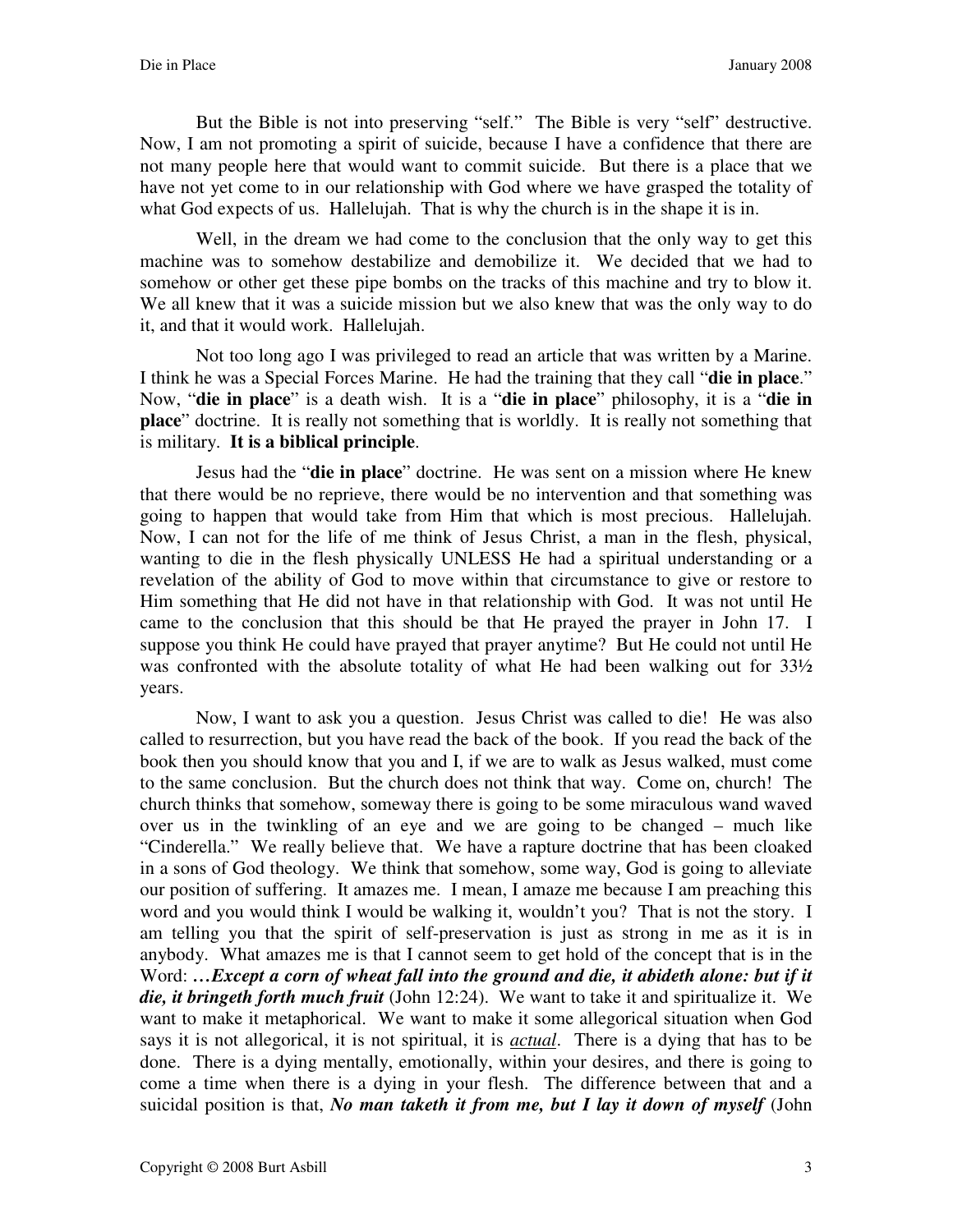10:18). Now, I am not saying that we will never die. I did not say that. I am saying that you have to die to live. **You have to die in order to live,** but we are not dying! Some of us are encapsulated with our own desires, whether they are natural or whether they are spiritual. In some of our aspirations we have to be in a place of spiritual significance in the eyes of the people that are around us. This is just as bad, if not worse, as far as I am concerned, concerning the issue of life and death. Hallelujah. The Bible tells me that I am not supposed to think more highly of myself than I ought (Romans 12:3). I know what I am made of. I know the desperation of my heart. The Bible tells me that my heart is desperately wicked (Jeremiah 17:9). Desperately! Not only does it say "desperately wicked," but the Amplified says that it is mortally sick. It is depraved and it is **terminal**. That means that I am going to die anyway, sister. Doesn't it? Hallelujah. So, if I am going to die, I should die for something that is going to give me life after I am dead, *not die for something that when I am dead, I am just dead*.

 So, here we are and we find ourselves in such a pitiful place. I think it is a true picture. You know that there are many things that the Lord has spoken to me about the Body. Now, when I say "the Body," it is not that I am saying that the Body is you and not me. I am not saying that. I consider myself a part of the Body. At least, I have the desire and the expectation of being a part of the Body where you and I might be joined together. Hallelujah. So, when I say "the Body," I am talking about me. BUT, I don't believe that the Body has the concept of what it means to be a son. I do not think that they have the concept. They might have the desire; they might want the position and the authority. What it really boils down to is the position of authority. **I think it is the position of authority and excellence we want more than the process by which it is achieved!** 

My goodness. The anointing of God is so marvelous. It is so marvelous that you can open your mouth (considering what is in your heart, in your mind, in your life) and **OUT COMES GOD!** Sometimes we seem to judge ourselves by what the anointing was in the time frame that God gave it. When God takes the anointing away, we are the same poor, desolate, miserable, wiped out, totally weak, wimpy and self-centered individuals that you could possibly ever think of. But we do not have that revelation. We do not have that understanding. I do not know what it is, except for the instinct of selfpreservation and that we really do not want to own up to it.

We have not yet even overcome that which was perpetrated in the Garden of Eden when Satan came to the woman. Now, Satan came to the woman but it was not just the woman that Satan was coming to. It was the church and the church has swallowed the lie as much as Eve ever did, …*ye shall be as gods* (Genesis 3:5b). "You are going to be a son." We take that knowledge and that position and we are presumptuous in our actions, because we refuse to walk the road.

We are presumptuous in our actions because we think that the knowledge that we have gives us the liberty to move in a manner that is not conducive to "sonship." There is only one way that I can be a son: if I am willing to die in this circumstance that God has put me in. **DIE**! Do you hear? Not just be part-dead. Dead is dead! Dead! There is no twitch, no wiggle. I have still got a lot of wiggle left. If you touch me the right way, if you poke me in the right spot, you will find out how much I am not dead. Hallelujah.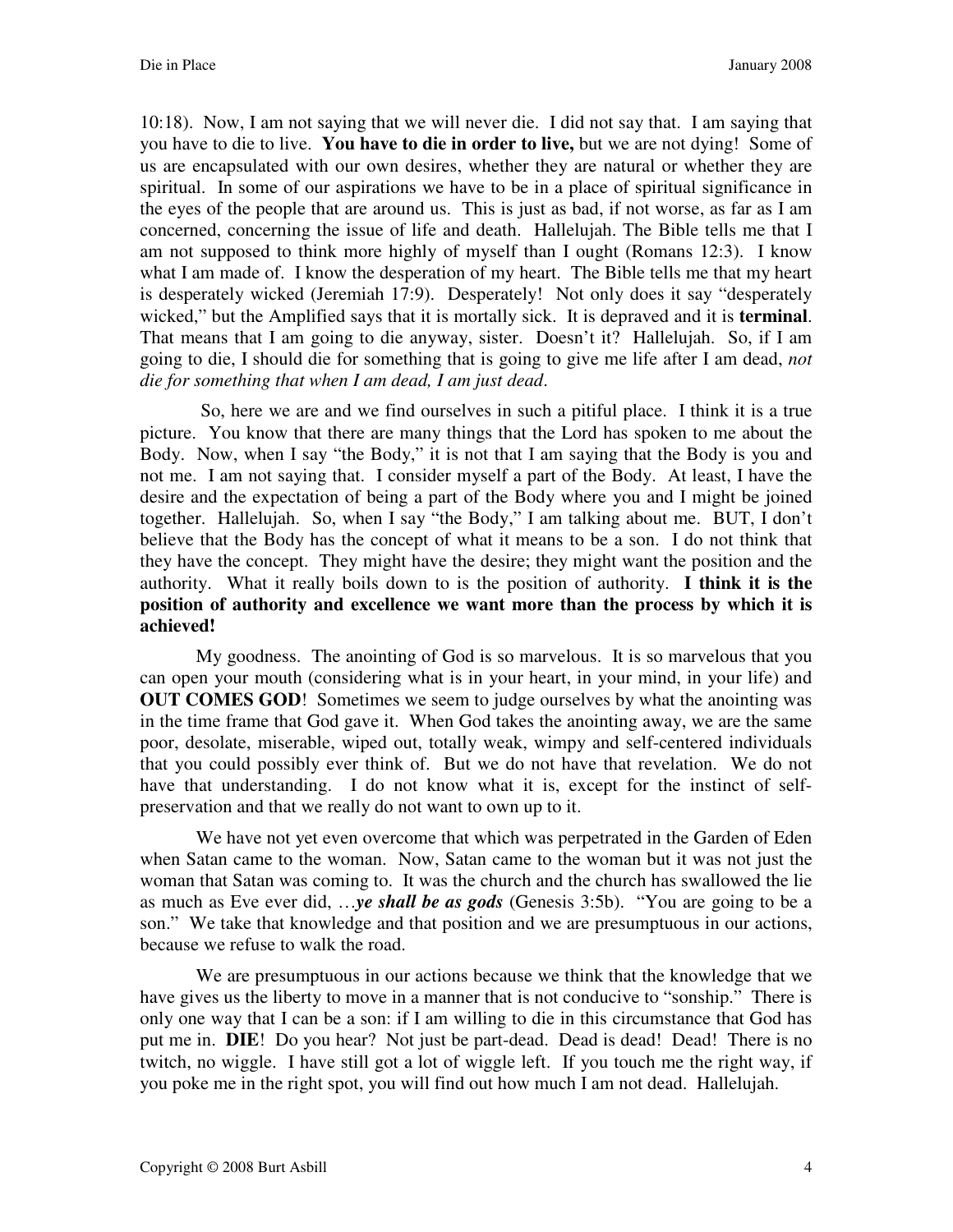If I put a piece of meat on the grill, it does not move. If you put me on the grill, that would be another story. Do you know something? If I do not flip that burger, it is not going to get flipped. I do not know how many pieces of toast that we put in the toaster at the restaurant, but pretty soon someone says, "Do I smell something burning?" Usually my answer is, "Well, I hope it isn't me!" Sure enough, we look and there is this cremated piece of bread in there. I mean, it is dead. The only thing that is making us aware of its deadness is the stench in our nostrils as the odor of the burning bread begins to permeate the area around us. But do you know what? We have this big fan we turn on. It sucks everything out. We have to be careful. Sometimes I have to tie down my help or it will get sucked up too! That is what our position should be in the midst of our circumstances and trials, our tribulations and agonies, our position of sufferings or whatever it may be. Hallelujah.

It is not that you cannot share your needs. There was something of a camaraderie that I had with these other individuals in the dream. I knew that the one sitting next to me was just as cold and hungry and miserable as I was. His clothing was not adequate. We were short on ammunition. We knew that we were facing the reality of dying. I knew I was already feeling the loss in my heart that this one or that one was not going to be left in a position where I would be able to fellowship with them, where we could say, "My! Didn't we do a good job?" I do not know how it is with some of those people that do miraculous things in the natural to brag about it later, but those that are sincere don't. Most of the time they do not even want to talk about it. They do not want to even share it. I do not know if they are just embarrassed that they did not do enough, or if they are thinking of the ones that were lost and here they are standing. What made them more worthy of being there than those that went on before them, or helped them in getting it and here they are getting all the glory? I do not know what it is, but they don't normally want to talk about it. That is not true with the church. The scripture says, *let not thy left hand know what thy right hand doeth* (Matthew 6:3). Now, that would almost be dyslexia, I think. But nevertheless, that is what it says. "Do not let the left hand know what the right hand is doing." But the head that is attached to the body can make out the doing of each hand, to make it do what it needs to do in the aspect of giving. We want people to know how good we are. Now, if the shoe does not fit, do not get mad at me. Please! Somewhere, somewhere it is going to fit.

There are people that are standing before the Lord that have a word with tremendous power to do what needs to be done and the only thing that is going to activate it is if they are willing to commit to a position of self-sacrifice. Self-sacrifice does not mean that if you have two pennies in your pocket, you pull out one and give it to someone else. Self-sacrifice does not mean that if you have a coat in your closet and one hanging on the wall, you take one and give it away. You still have one. Now, I am not telling you to take your coats out of the closet and give them to people. What I am telling you is that you have to listen to the Holy Ghost, because maybe, just maybe, God will want them both. Will you be ready to give them both? At this point, in general, I don't think so.

What I am telling you is that you have to listen to the Holy Ghost. You have to get yourself in a position where you can hear the Word of God. You have to come to a place where God might be able to speak something to you and you have the knowledge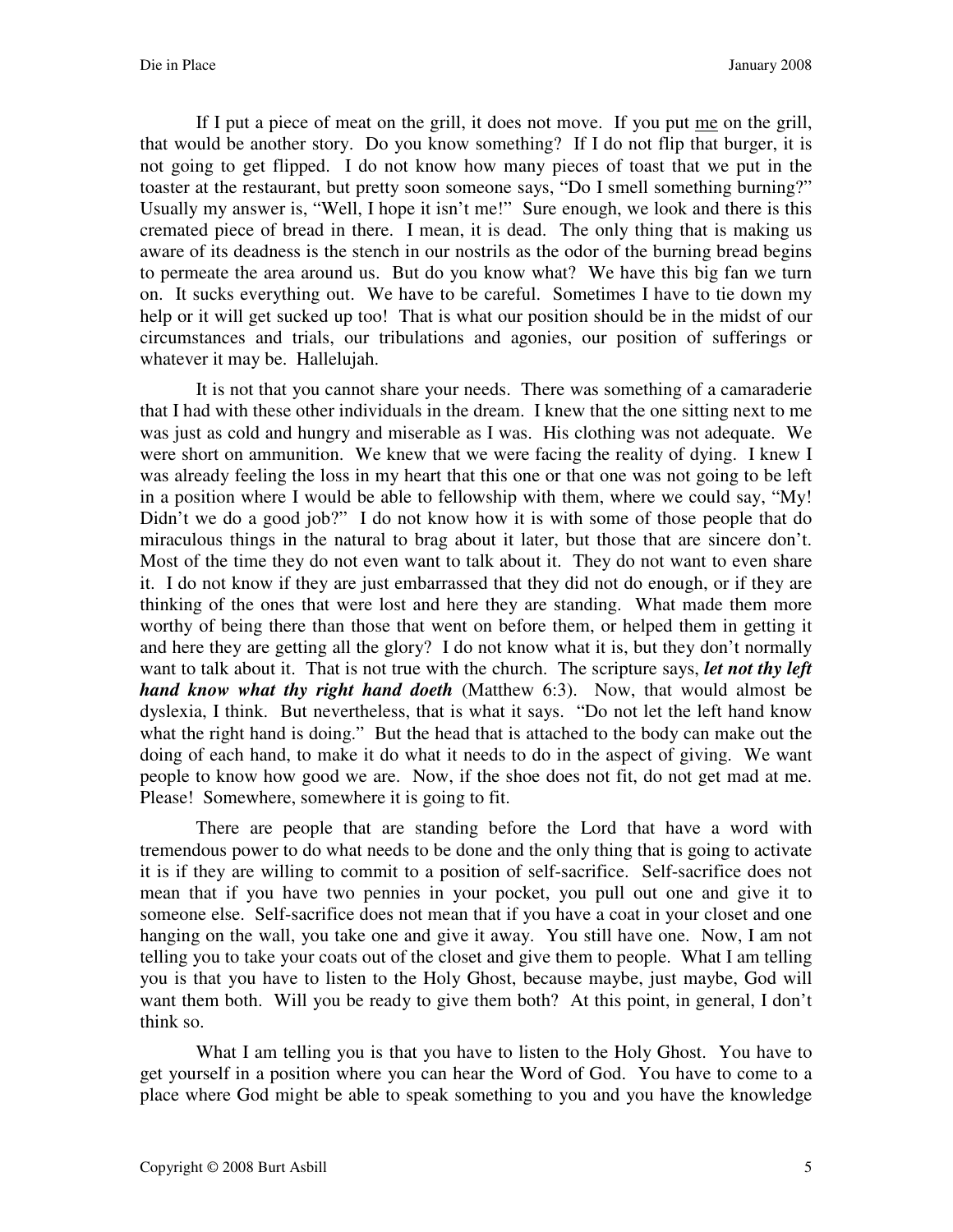that THIS IS GOD and you are going to move no matter what the cost or what is going to be demanded of you. You have come to the conclusion that you are an expendable commodity as far as God is concerned and that that is good enough for you.

John had the revelation, *He must increase, but I must decrease* (John 3:30). Well, I do not know if John was just being super-spiritual or religious, but there was a time down the road when the reality of his "decreasing" confronted him in a real and viable way. He was arrested and put into prison. I surmise that John said, "Well, did I do the right thing?" Maybe he thought, "Maybe I was a little legalistic. I could repent to Herod and his wife. I could absolve myself from my position of liability." I do not know. Maybe he did not have those thoughts. Maybe he was not as human as the rest of us, but we know that there was something going on because he sent messengers. There was something going on. He was struggling with his position of understanding and he was wrestling, grasping hold and trying to maintain his integrity. Jesus did not rebuke him. He said, "Come and follow me." He took them about with Him and His disciples and at the end of the day, He said, *…Go your way, and tell John what things ye have seen and heard*... (Luke 7:22). I can tell you with confidence that there was something of a joy in John's heart when he heard what the disciples had to say to him about the situation. He said, "This is right. This is the way. This is the walk. I do not care what comes. I am committed. **I am going to die in place**."

The "**die in place**" philosophy is that you are given training before you are given orders. You have come to the place and the belief that obedience is better than sacrifice, that something else is so much more sacred, so much more holy, so much more worthwhile **than your own life**. Next to **it** your own life has no value, no position. All of these people that go out and do heroic things for their country, if they live long enough, if they live through it, if they can testify of it, **they can testify of their love for their country**, their love for the flag, their love for the position of who they are and what they are. Don't discount it. Some of them are going to stand in that great cloud of witnesses. Do you hear me? They are going to ask you and me, "**Where was your loyalty to the Word that you received and to the unction and the anointing and the understanding of what God was offering you? Where was your loyalty?"** Some of us are going to have to hang our head in shame, because they did a much better job with what they had than what some of us might be doing with what we have.

That does not mean that you will not do, or that you can not turn around if you come to a place of repentance and **ask God**. I am not telling you to do what I tell you to do. **I AM TELLING YOU TO HEAR GOD!** You have the Holy Ghost. You have the Word of God. God can speak to you by the Holy Ghost out of the Word of God, and out of the mouth of two or three witnesses, God can bring you a witness to what it is that He is speaking. But instead, we are unilateral parts of this Body. Unilateral: that means that we make decisions unto ourselves without thought as to the time that we are living in or what it is that God desires us to do, or what effect our decision will have on those around us as it relates to the plan of God.

I do not understand people who say they have the Holy Ghost, but who do not know what the Holy Ghost is saying. I do not understand it on the basis of my experience with God, as short as it may be. I know when the Holy Ghost talks to me. He is not always saying, "Good boy. Good boy. You are doing a great job. Just keep on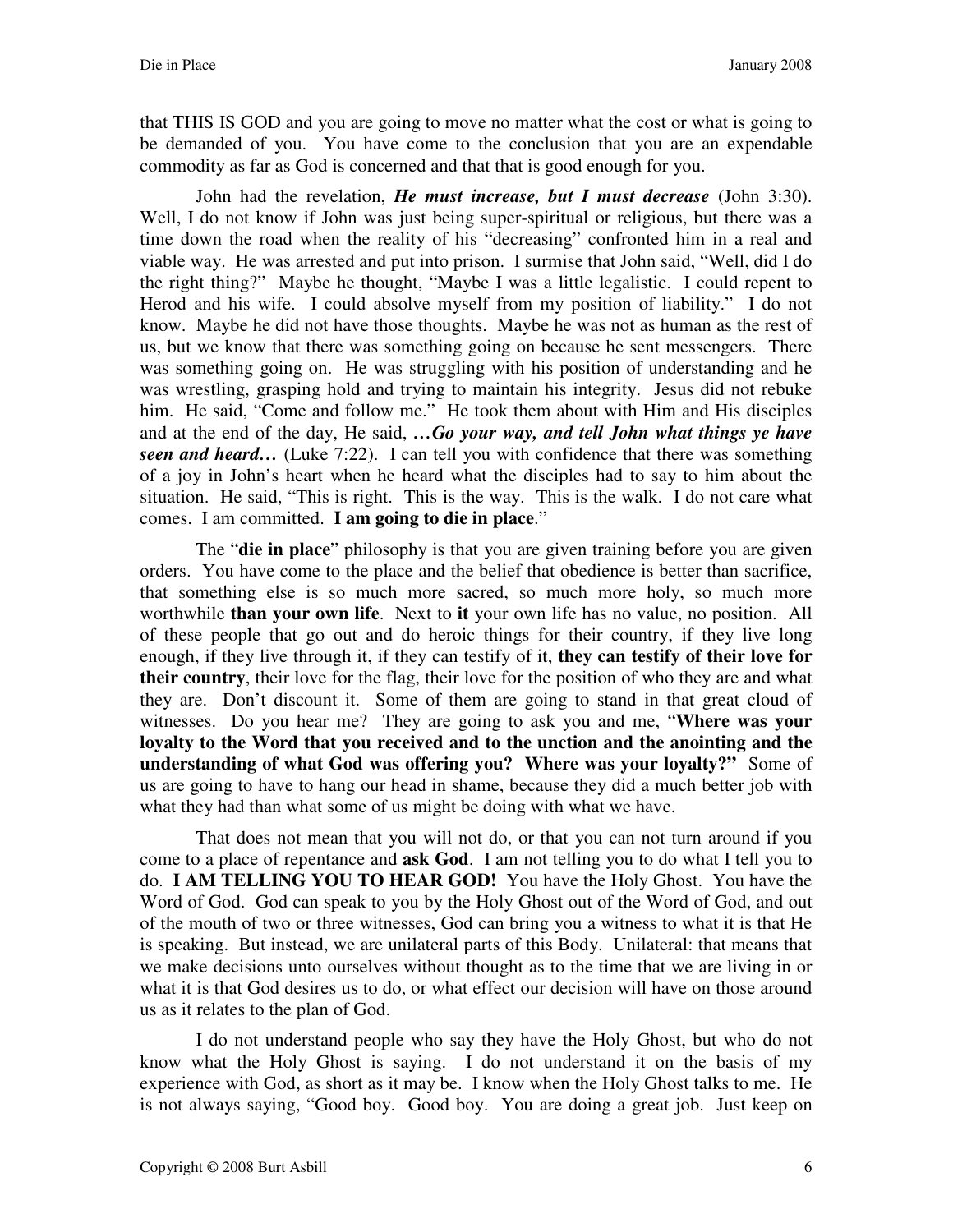keeping on." Sometimes He says that. Sometimes He does not. Sometimes He says, "Burt, you are a bad boy." Sometimes He says, "Burt, you are so bad that I am taking you to the woodshed." You know, the Father and I have had a lot of woodshed experiences.

My mother had an old razor strap. Do you know what a razor strap is? It is a leather strap that is doubled over and it has a thong on one end and you hook it on a door knob or something and you take a straight razor and you go back and forth on it to sharpen up that razor. Well, the only razor that she was sharpening was the back-side of us children. It was my grandfather's razor strap, so she thought it was the local authority to make adjustments in attitudes. I want to tell you, when Mom got the razor strap out, it didn't matter how much you repented, you knew you were going to get what you deserved. She was going to give it to you and she did not wrap it around a door post or the door knob. She wrapped it around her hand and right through her hand and she grabbed hold of your arm and she started working Bible against you. Boy, I could always repent in those situations. I could always get the right attitude. I could always say, "I am sorry." I could always say, "Well, please forgive me." They would say, "All right, we forgive you." Then I would think, "All right, big deal!" and go out and do it again. Only the next time I was a little sneakier, because I thought I could still outsmart Mom. Do you understand?

Some of us are thinking that we can outsmart God. We do this and we do that and we offer this and we offer that. It is all right. I am not saying that you should not offer this and offer that, but if you are a people that are hearing that God wants ALL and you are giving ONE LITTLE PIECE, or ONE LITTLE BIT, or maybe YOU ARE GIVING HIM 90%... Okay! Praise the Lord! That is wonderful! BUT **GOD DOESN'T WANT 90%. HE WANTS 100%**.

How are you going to be assessed? Are you going to be assessed on the basis of *well done, thou good and faithful servant: thou hast been faithful over a few things,* here is your position (Matthew 25:21)? There is something about James and John that I like, as contentious as they might have been. They were not called the "sons of thunder*"*  for nothing*.* I think they could have been "hot-heads." Do you think they might have been "hot-heads"? I think that they were easily provoked and a lot of things would come out of their mouths. "Oh, yes, Lord. We will not forsake You. We will stand with You. We will be right there, God. Yes, we will." But as good as they were and as faithful as they might have been and as much time as they spent with Him, not one of them remained steadfast in their position of commitment! Where would you and I be in the face of that situation? We would be given over to the instinct of survival, the instinct of self-preservation! You know, in spite of their carnality, in spite of their deception, in spite of who they were and what they were, **there was something in them that wanted more of God.** 

What was the Word that was given to them? I am telling you that there is something very serious about the Word that we are hearing, my dear brothers and sisters. It makes us liable and culpable. There is an assessment that is going to be made on the basis of what we are hearing!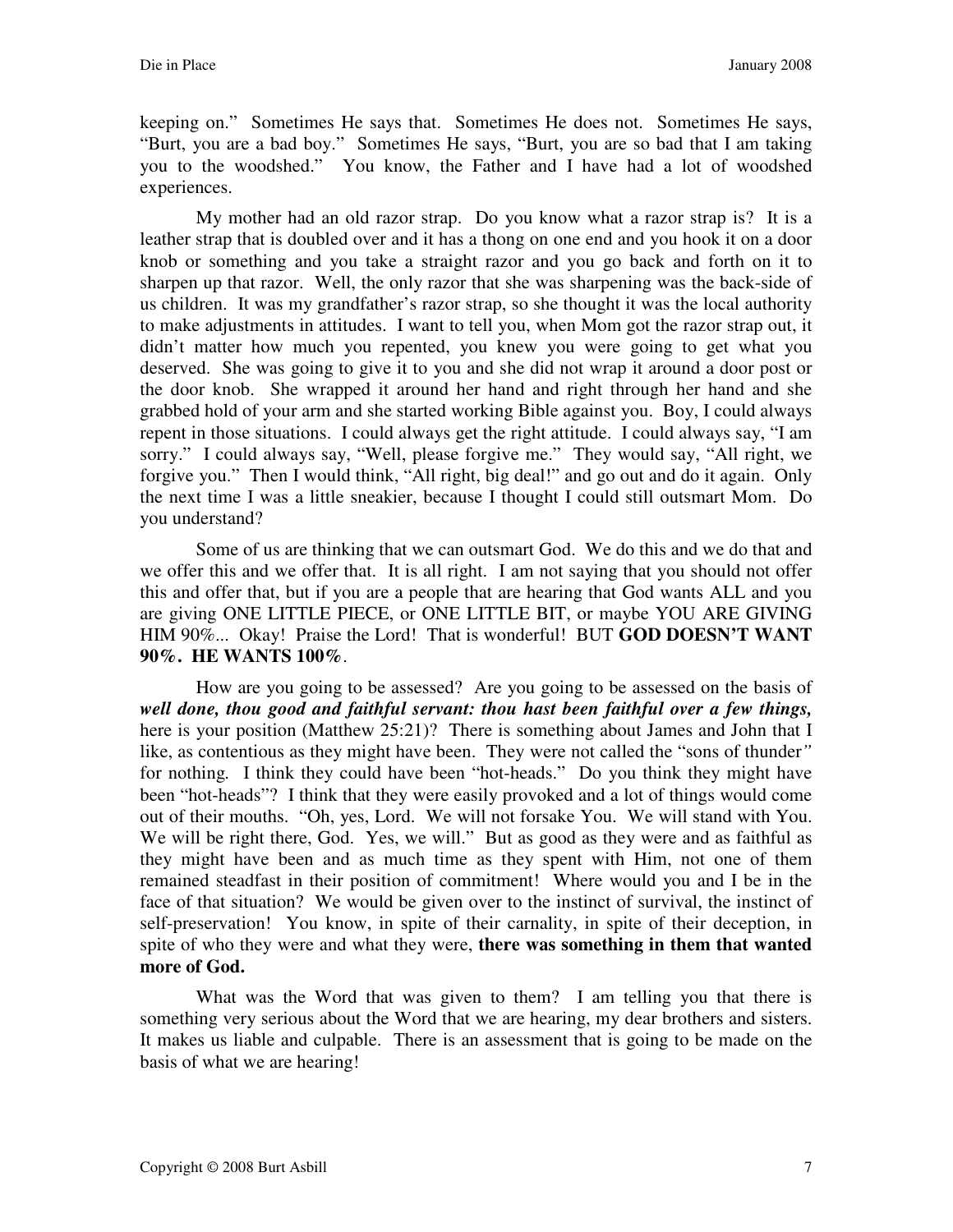I almost feel guilty for sharing this word because of the retribution, because of the ramifications, because *unto whomsoever much is given, of him shall be much required* (Luke 12:48b). You know, it makes no difference whether you understand it or not. Hearing makes you culpable. Why? Because God brought you and put something in you to recognize the voice of the Holy Ghost. I feel trepidation. I do not know how to explain it. I feel somewhat concerned with regard to you hearing what God is saying to the church in this hour. You can go out and do your church thing, but that does not release you from the liability of the message that you heard.

Many of us are "working before the Lord." I did not say "working for the Lord." Working for the Lord and working before the Lord are two different things. The Bible says that Nimrod was a mighty hunter before the Lord (Genesis 10:9). That does not mean that he had God's favor. If you are working for the Lord, He is your boss. I have not been a boss a lot, but the mentality of the employee has changed from the time that I was an employee. It has changed. It has something to do with *ye shall be as gods* (Genesis 3:5b). You shall know, and you shall have the right to make the decisions of what is right and what is wrong. "Oh, yes. That sounds good. Doesn't that sound good?" "You can be responsible. Of course, you are under the covering of God. Of course, you are under the unction of the Holy Ghost. You have Him inside of you." But more than likely He is bottled up in some little box or some little place and you only let Him out at certain little times.

I do not understand that mentality. I worked for my father. Most of my childhood I worked for my father. It was not that my father and I got along very well, because we did not. I want to tell you that I always thought that my father thought that his children were just cheap labor. I have a new thought. I have repented of that position. Unfortunately, he was not there in the natural for me to repent to, but nevertheless, I think he knows of the change that is in my heart. When my father spoke, my father spoke. There was no opportunity to discuss it. I want to tell you also that my mother taught us children to revere my father. Now, that does not mean that everything was right, because it was not. But there was something in what she was doing that was godly and it was building a foundation in me in spite of my resistance, in spite of my position of rebellion, in spite of my being out of sorts with God and in the world.

She taught us to revere Dad and to think that he was the absolute most capable person in the entire world. There was a respect that came forth out of that nurturing and that teaching. So, when Dad said something, we listened. When Mom said that she could not handle it and that she was going to tell Dad… Oh boy! You talk about the woodshed. I am thankful that my father exemplified God in substantiating my mother's position of authority. Much like the centurion that said, *For I also am a man set under authority, having under me soldiers, and I say unto one, Go, and he goeth; and to another, Come, and he cometh; and to my servant, Do this, and he doeth it* (Luke 7:8). Well, when Mom said that she was going to Dad, you knew that Dad was coming and that he was not going to argue with you. You knew Dad was not open for discussion. Negotiations were closed. They were all "out to lunch." When Dad came in, you could just grovel down on the ground like an old dog, but you knew that he was going to substantiate Mom's authority in the home, and he did. Praise the Lord. Hallelujah.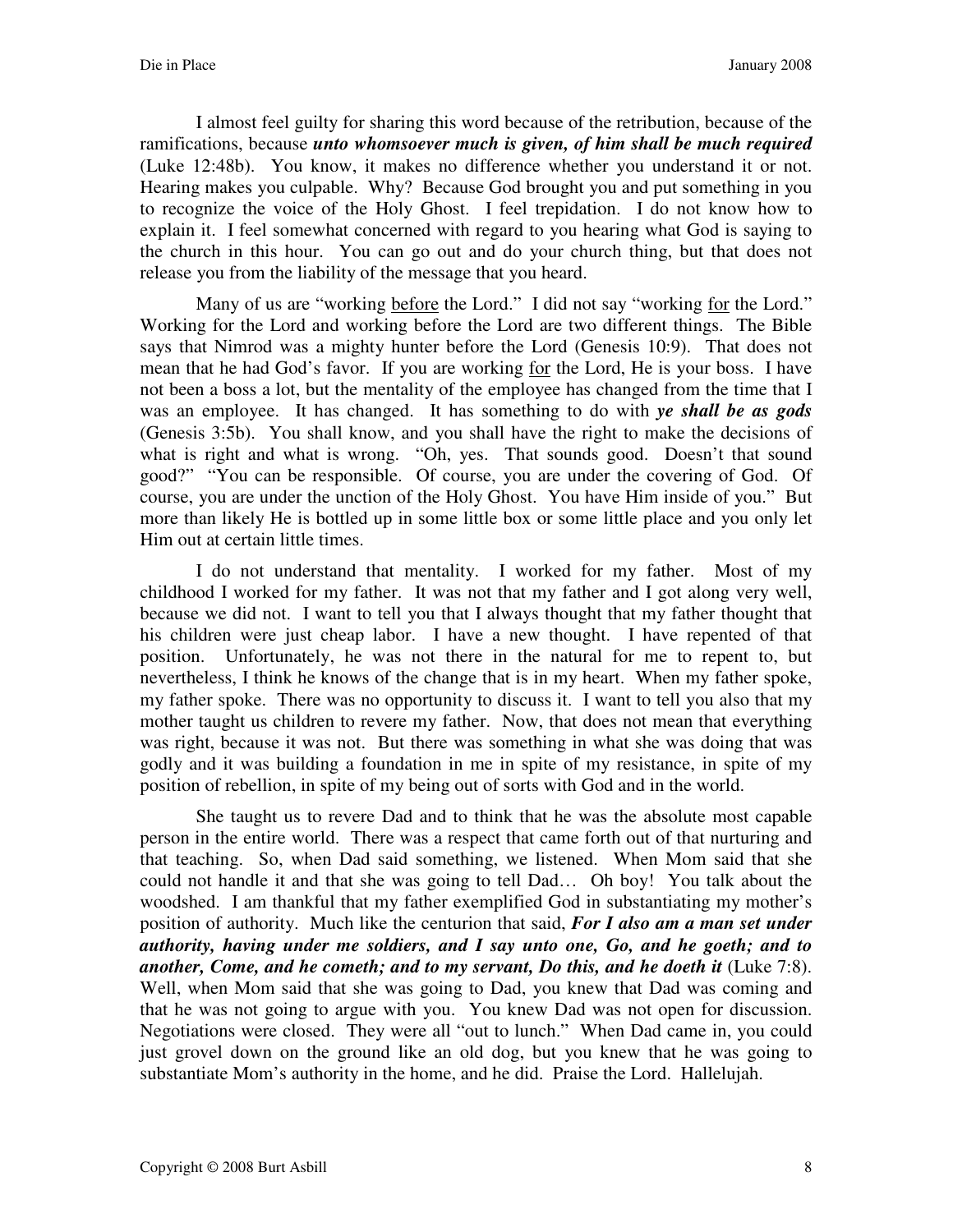That taught me something. You know, there was a principle being instilled in that, but it was not enough. That was not enough, because I went out and did my own thing and God had to bring me back again into the house and under the authority of my father. It happened just after I got out of the Service. I thought the Army was bad. My goodness. I was ten years in boot camp **after** the Service.

My God, I appreciate how God has managed my life and brought me through the things that He has brought me through. Hallelujah. To think that God was able, in the midst of the circumstances and the place that I was born in, to reach down His hand and begin to address the deficiencies of my humanity and bring me to the consciousness that I needed Him. I NEED HIM! Some of us do not need Him. Oh, we need Him sometimes, like when we are sick or when we have some affliction in our body, or maybe our pocketbook is not feeling as fat as we would like it to feel, or maybe there is some persecution going on. Then we might need God. But when that persecution is past, or that indignation has gone on, we come out of our hiding place, not any the better for what we went through. Well, the scary part of all this is that you have to walk what you preach one way or another.

There is a place that we are going to have to come to. We are going to have to wrestle with God like Jacob wrestled with God. It was not until the night of the wrestling that his name was changed. Do you know that? Yet Jacob was still pretty predominant from that point on. It was not until the latter days of his life and maybe as he passed over into the land of God that he became aware and started wishing that he could have done more.

I do not want to come into the land of heaven, into the place of passing over, saying, "BOY, I SURE BLEW IT, DIDN'T I?" I do not want Him to stand there and say, "Oh, yes, you did!" I do not want to hear that. I want to hear, "Well done! Well done! Well done! *Well done, thou good and faithful servant*!" My whole life exists on the basis that I desire that position. I have to have one focus and one focus only.

You know, I am not really puffing myself up. I really am not. But I do not know what to testify to if I cannot testify to the power of God in my life. My father, at one time, was a very wealthy man. In life he had three boys. I am the middle one. My father would say to me, "Son, one of these days this is all going to be yours." It was not a lot if you look at some of the things that people have now, but from my perspective, it seemed like a lot. You know, my dad drove a Cadillac. Every year he got a new one. Every two years my mother got a new one. There seems to be something wrong with that equation, don't you think? Well, his was a business expense. He wore good clothes. He ate good food. He lived in good houses. He went where he wanted. He was a big game hunter. I grew up in this environment. You could say that I was born with a silver spoon in my mouth. Oh, yes. I had anything and everything I ever wanted, that is, if I had the time to want it. Clothes were given to us. Every year Mom would take us down to the clothing store, not the shabby Wal-Mart over here, but down to the exclusive place and she would clothe us and deck us out. Here Dad was saying, "Son, one of these days all of this is going to be yours." In my old mind, the wheels were turning.

Then came the day that the reality of the situation was that it was not mine at all. I do not know that you really know the position and the struggle that goes on in the mind.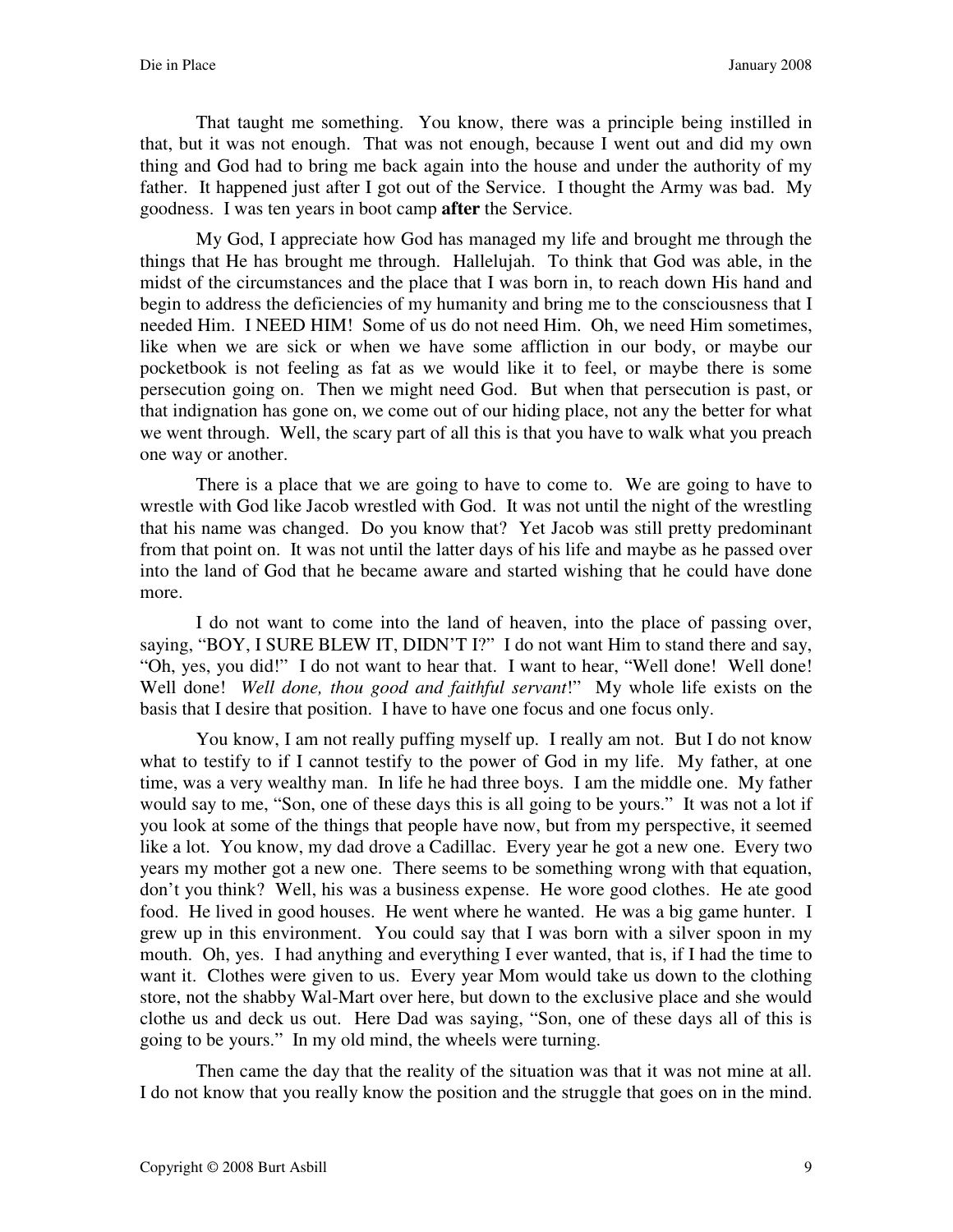I had spent most of my life working for Dad because "all of this was going to be mine." Up to that point "all of that was mine." Then to find out that I was not going to get even an itsy bitsy bit. I had nothing except a debt, a house (which was not even mine) that I had to move out of. There came a time in my life that I had to come to a point in that realm, in that level of life and experience that I had to come to God and GOD CAME TO ME. He said, "I have not called you for natural inheritance! I have not called you for natural things! I have not called you for comfort! I have called you to be a son!" He said, "If I am thy Father and you are My son, **none of this is expedient**!"

You know, I like nice cars. I like new cars. I do. I like houses that have heaters that work, especially if I am living somewhere cold. I like houses that have windows that do not blow when they are closed. I liked having nice clothes. I liked that. Do you hear me? **I liked that**. Yes. But it is not something that is expedient for my purpose of LIFE. It will not facilitate the will of God.

Now, your life may be a mansion, praise the Lord. Get ready for everybody else to move in with you. If you do not think that is going to be hell, then you have got something else coming. Just let somebody move into your house. Isn't that right? Oh, yes. You will think they are inconsiderate, insensitive, and absolutely worthless. There can be no jerk as jerky as the jerk that is living in your house. They will not really be looking after your interests, or even concerned about them. It is for sure that you will be convinced they have no consciousness of your position of importance. "I own this house! I own this house. You are living here by my authority, by my grace! How about a little respect?" We might stand it for a week, two weeks, a month, a year, two years, or five years. How about ten years? How about fifteen years? How about twenty years? Oh, yes, twenty years, and it would be "enough is enough." YOU ARE NOT DEAD YET! **NOT DEAD! NOT DEAD!** Something is still twitching. Something is still hopping around on that grill. There is no smoke ascending up into the heavens as a sweet smelling savor. You know, our smoke can not go up as stenchy, stinky flesh. Oh, my. How about, "I do not want to do it, but I am going to do it because you are making me do it." NO. It is better not to do it at all. Because in your doing it, you think you are doing something for God and you deceive yourself into a position where the devil will come and begin to work other things in your life that will bring forth compromise and, inevitably, death. GOD HELP US!

We want to be the two witnesses company, Brother Gary. Oh, yes, they are going to be given power and authority. Oh, authority! They are going to stop the mouths of lions. They are going to smoke the enemy. They are going to bring down all the governments of the world that are in league with the devil. We are going to be in that place of might and strength. We want to be sons. Hallelujah.

"Son" is a different mentality. Do you know that as you read the life of Jesus there is no position of personal preference? Have you noticed that? Now, we are only told of the last three and a half years of His life, but what of those things pertinent to those to whom He was entrusted? You know what? God entrusted the care and upbringing to two natural people, a natural man and a natural woman. It literally blows my mind. Now, it is not that there was some sort of supernatural impartation being given to them during all that time. But the integrity of the parents that He was given to, there was something in their character that was very God oriented. There was something in the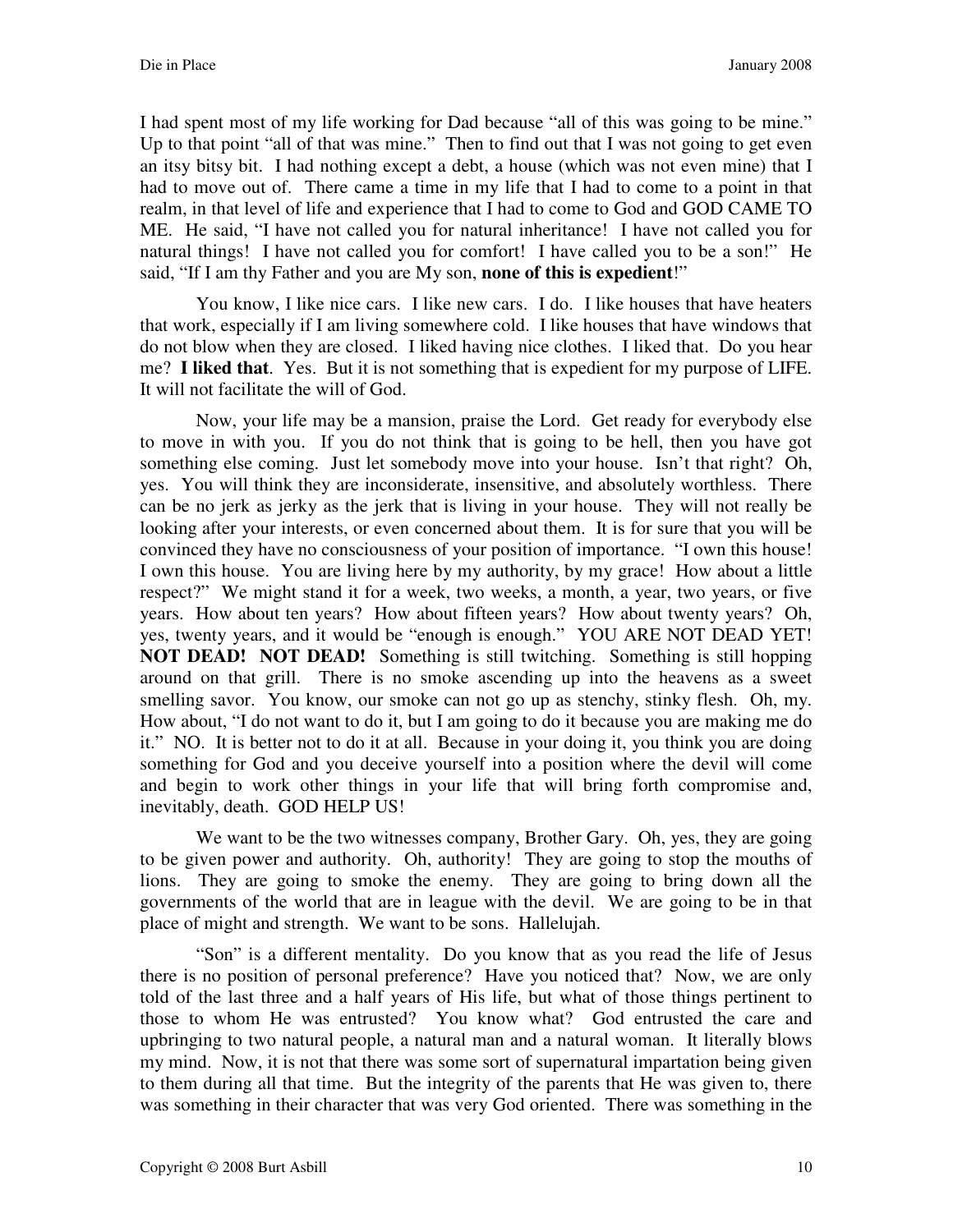reality of their being that could hear from God. I do not know if we ever consider that in the natural. Some places I know that we don't. But, my goodness, the children that you have. Why do you have that child? Is it something that happened because you married a certain person and in the course of events a child comes forth? My God! **Don't we understand the spiritual concept** with regard to the position of authority and the place of training and instruction? Can we understand that God has enough confidence in you to bring that child into being? Especially for those that are married under the auspices of **THIS WORD! ESPECIALLY!** 

Do we understand it? Do we understand that it is a spiritual position of responsibility that we have concerning the issue that comes forth out of our union? I see parents in the church raising their children to be independent, not dependent. We think that it is a right or a liberty that we have and we think that we have really accomplished something if we make our children come to a place to where they are entities unto themselves.

I think Jesus was going to Joseph many times and asking for his advice. How do I know this? Because God was talking to Joseph. Now, you think about it. This man had character. This man had integrity. This man had a relationship and a reality in his heart with regard to God. He had a woman that was found to be with child. He was thinking about putting her away privately. He did not want to embarrass her. That is integrity in itself. "Well, I am not going to do that because this woman is in this condition and that is the way it is." We want to justify our actions, but God came to Joseph in a dream. He sent His word. He sent His messenger. "Joseph, do not do what you are going to do." Now, what made the man do the word of God that came to him in a dream? He did it because he knew the reality of the Voice that was speaking to him on the basis of the relationship that he must have had with God in his pursuit of godliness under the forum that was upon him, concerning the law. HE FOUND GOD UNDER THE LAW. I should say that he found God because of the law.

How can you separate it? The law is a taskmaster, or a tutor to bring us TO CHRIST! (Galatians 3:24). Here you have a man under the taskmaster of the law and his wife-to-be is bringing forth the revelation of Christ. Oh, God help us to understand the reality of the power of the word that has been committed to us! You know, I said I liked James and John and I do, because they saw something afar off. They did. They saw it by the Spirit, in the spirit, through the Spirit. They said, "Jesus, let us sit on Thy right hand and on Thy left hand." Maybe the two witness company? Quite frankly, I do not know how they came to terms on who was going to sit where, but I can imagine that there might have been a discussion about that. They might have come to a compromise, "Well, we are both the same because we are on each side and we will be standing in the same position of authority."

They wanted the position, but they had not yet come to the revelation of sonship and Jesus touched it. He said, *Are ye able to drink of the cup that I shall drink of, and to be baptized with the baptism that I am baptized with? They say unto him, We are able* (Matthew 20:22). "Oh yes Lord! We are able to drink it!" Well, we know that they were not. Not because they could not, but because they would not. *Couldest not thou watch one hour?* (Mark 14:37). They had not yet graduated from self to son.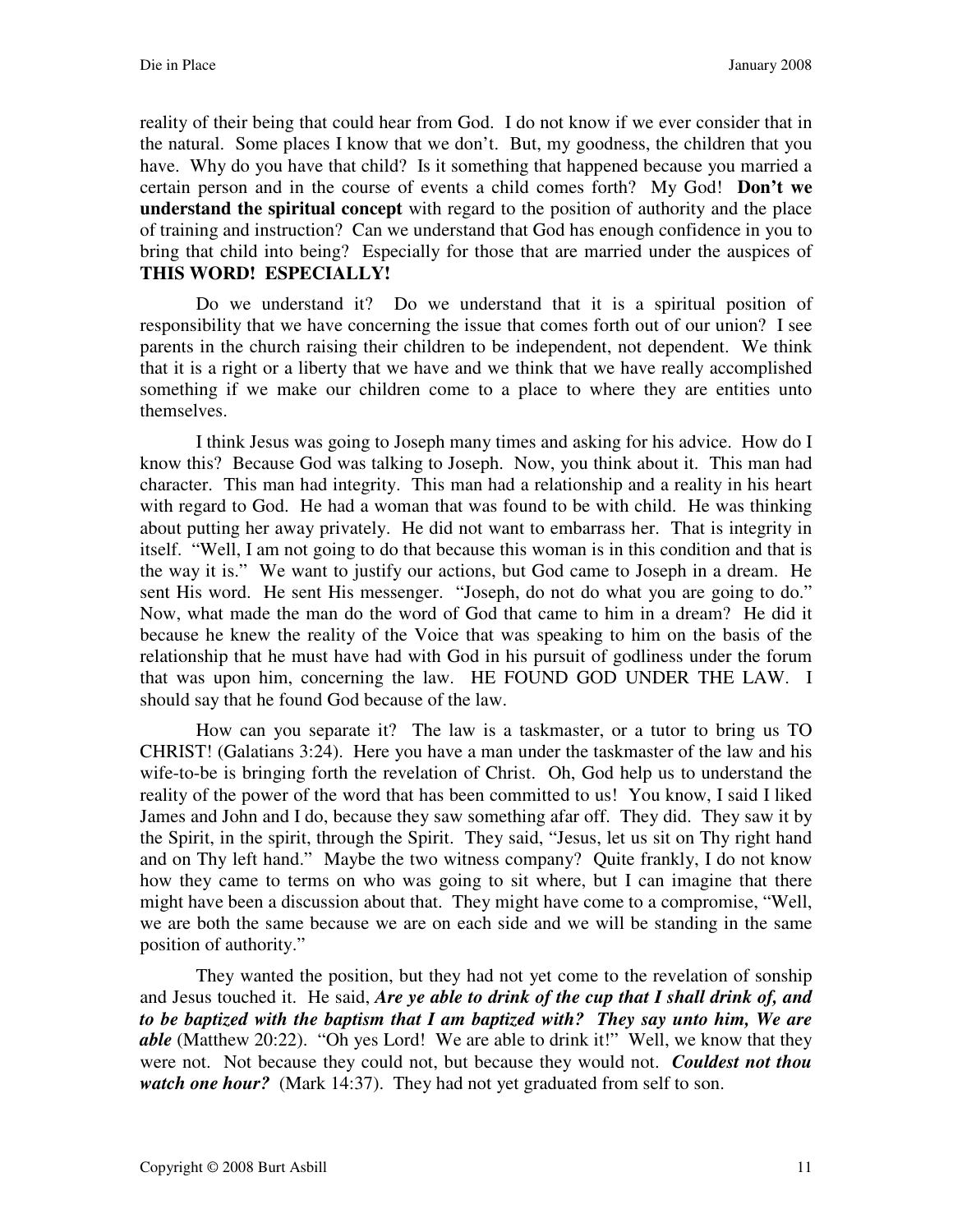What kind of circumstances are you in? What kind of tribulation? What kind of trouble? What kind of wrestling are you doing? Can you not watch with Him one hour, so that in the time of confrontation you do not cut and run? Maybe some of us will be running away naked. This Word, this sonship Word, is sweet to the mouth, bitter to the belly (Revelation 10:10). Bitter in the belly, because there is a walking out, a place of coming to the reality that you are called to die. You are being trained not to "hit and run," but you are being trained to "hit and stay and die." **DIE IN PLACE!** 

You know, they do not deceive these soldiers. They do not say, "We are going to send you into this place and it is going to be tough and rough and you are going to be cut off from support, but we are going to stand behind you. We are going to give you all that you need to do what you need to do." NO WAY! They say, "You have got this. You have got this. You have got this. Do not expect any more. This is what you have to do. You have to do this and this and this and this. **DO IT!**" They say, "Do not look for evacuation because it is not coming. Do not look for help because it is not coming. Do not look for support because it is not coming. When you get in there to do what you have to do, you are on your own. AND DO IT UNTIL YOU CAN'T DO IT ANY MORE!" That means you are dead. THAT MEANS YOU ARE DEAD. DEAD! DEAD! DEAD!

ARE YOU DEAD? No! I'm not dead. My goodness, it amazes me how NOT DEAD I am. This is serious business that God is calling for. God is looking for volunteers. They told me in the Army to never volunteer. That did not stop me from getting volunteered. The sergeant would come out and say, "You, you, you, you and you. You just volunteered." "*There must be some mistake, Sergeant. I did not open my mouth.*" "Oh, yes! I heard it loud and clear. You volunteered."

It is not that way under the auspices of this Word. BUT that does not mean that you are going to escape the trouble and tribulation, because you heard something. A seed has been planted. There is something going on in the midst of your soul and it is going to take tribulation. It is going to take fire. It is going to take trouble. It is going to take distress. It is going to take you finally coming to the position that you are going to have to expend yourself, that you are an expendable commodity, that whether you live or die is relatively of no importance. In the Bible there is nothing said about the Son in relationship to the Son. He is only mentioned in His relationship as it pertains to the Father's interest. *The Son can do nothing of himself, but what he seeth the Father do: for what things soever he doeth, these also doeth the Son likewise* (John 5:19).

"Whatsoever the Father does, I do it." How did He learn that? Do you think it was because of some sort of spiritual, supernatural laying on of hands? Do you think it was just something that came because He was Christ, the anointed? Or do you think it came because of His position as a carpenter and that His father was a carpenter? How did He learn to be a carpenter? Was He not Christ as a carpenter and as a son in His father's house? Do you think Joseph was acting toward Him as though He was Christ? Except for his position of responsibility, he knew He had a job to do. I believe that Joseph was in contact with the Father and the Father was giving Joseph instructions concerning the Son until the Son came of age, or at least, until Joseph had given Him all that could be given. But do you know what is most miraculous about all of that? It is the insight that we are given when we are told of that incident that happened in the temple when He was twelve years old.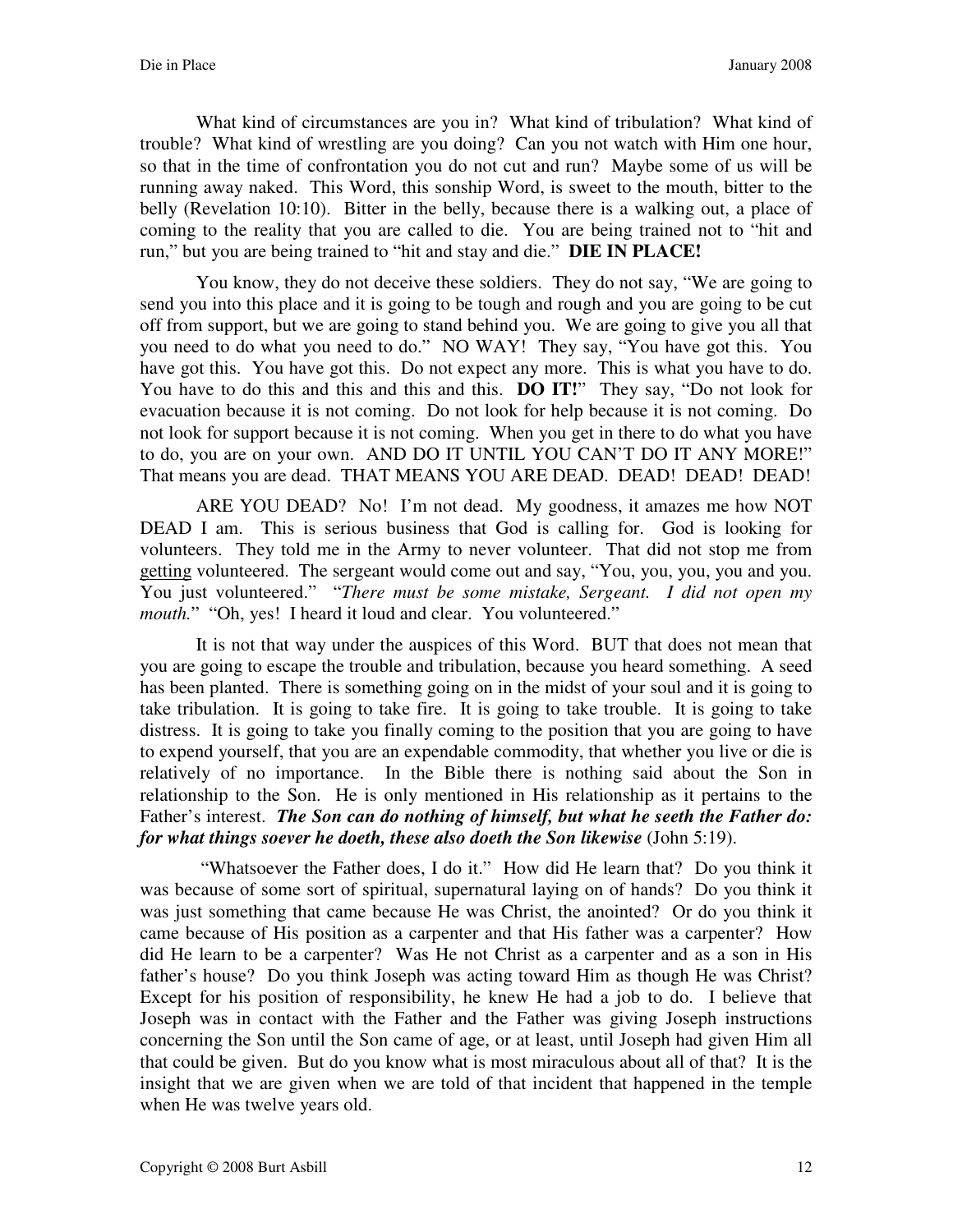So, there was a revelation going on and yet it says that He put all of that aside. They said, "Dost thou not know that Your mother and I..." They did not have His perspective. Yet, He did not condemn them, nor did He rebel against them. He just simply said to them, *I must be about my Father's business* (Luke 2:49-51)*.* Don't think that they didn't go home chewing on that. But it says that He submitted Himself to them and it was not until the wedding feast that He was released from that position of subjection. It was not until the wedding feast when **His mother** came to Him and said, *They have no wine***.**  *4Jesus saith unto her, Woman, what have I to do with thee? mine hour is not yet come* (John 2:3-11)*.* "Well, wake up, son. Wake up, son. Wake up! Don't You hear the alarm bell going off? Wake up! It is time for You to exert Your position of excellence. Wake up! They are out of wine. Make them some more wine." He went and did what? **He obeyed** His mother. The mighty God, the omnipotent, the omniscient, omnipresent God did what? Can you imagine? God speaking to the woman and not His Son.

*Woman, what have I to do with thee?* Something happened between the *thee* and the time He told the servants to grab the firkins of water. Some communication must have gone on in the Spirit. Something clicked. Something happened that triggered a response, something that was the catalyst for Him..

How little do we perceive the reality of what we have? It is not what we hear. It is not what we speak. **It is what we walk. IT IS WHAT WE WALK!** He said, "I do nothing, nothing…" He said, "Nothing!" "Oh, I can do what the Father says sometimes." Oh, yes. I can do what the Father wants. And I do. Sometimes I do what the Father wants. But there is a whole lot of time when the Father is not telling me to do something and I am doing it and I am wondering, "WHAT AM I DOING? and WHY AM I DOING IT if the Father did not speak, what am I doing?"

Oh, better than that! This is the talking-est group of people I have ever seen! We talk, talk, talk, talk, talk. We have meetings and talk, talk, talk, talk. We talk, we talk. We have elders' meetings. We have church meetings. We have business meetings. We get together and discuss this and discuss that. Oh, we can all go home and pray about it. So, we all go out and pray and the only conclusion that we come to is that we have to have another meeting. Then we talk some more and we talk and we talk and we talk. We talk until we are hoarse and we can't talk any more. Then we start writing notes and emails. Nothing gets done! NOTHING GETS DONE and it comes down to the wire and NOTHING IS DONE! **NOTHING IS DONE!** AND YOU ARE CULPABLE! IF YOU DO NOT THINK GOD IS GOING TO HOLD YOU RESPONSIBLE - **YOU ARE WRONG! YOU ARE CULPABLE!** 

Jesus did not only talk, He walked. For 33 years He walked first under the subjection of His parents, then under the hand of His Father. Boy, some of us can not even take it for a year, a month, a week, a day. But He walked. He talked.

God puts us into a situation where He wants us to learn how to submit and to obey and we rebel and rebel and rebel. We rebel and then we come to the time where we say, "I am not going to take this anymore!" So we shut the door and we walk out, never knowing that the circumstance that we walked out of was the circumstances that God ordained to bring forth the nature of the Son in us.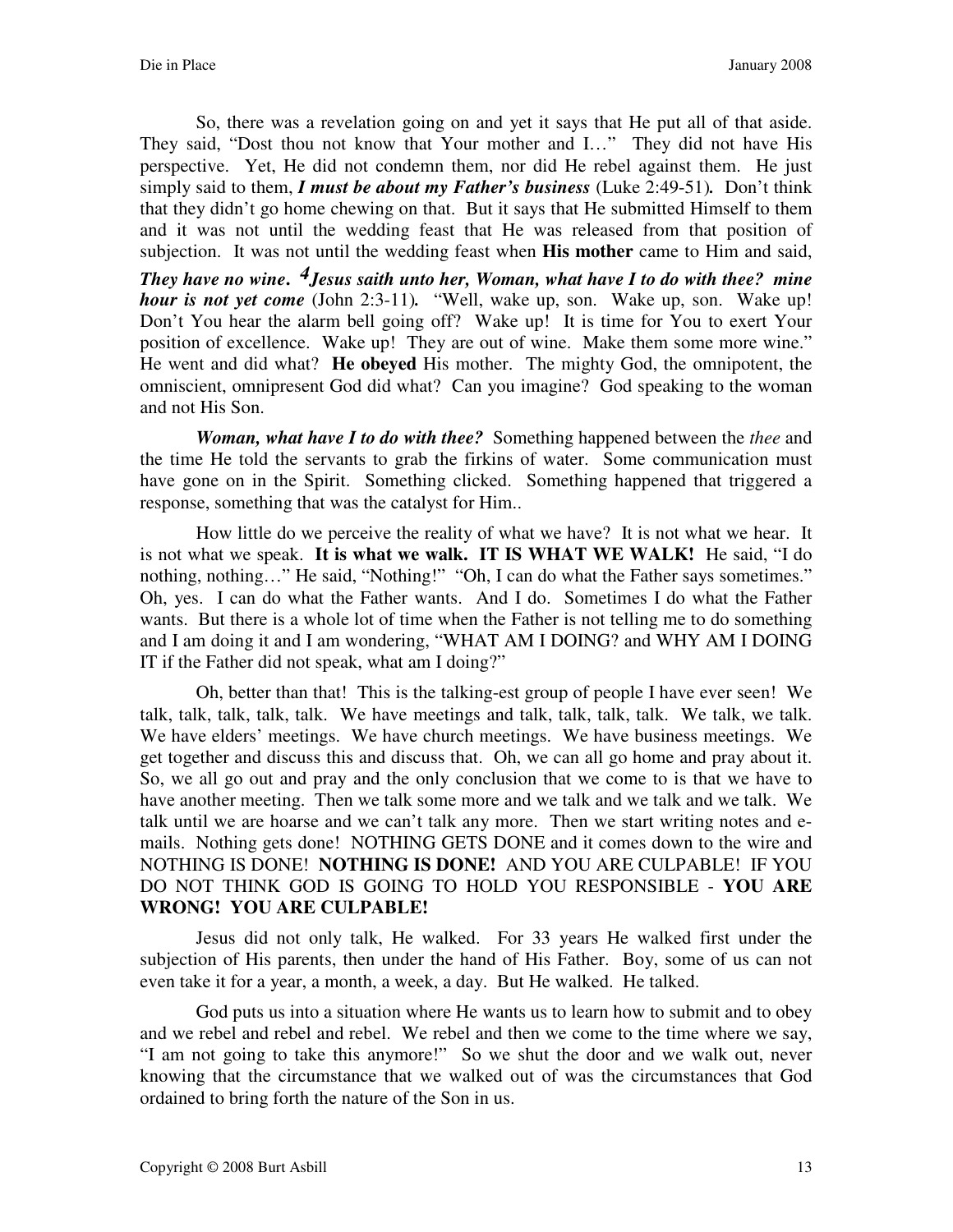We have to come to a place of decision. How did they do it? Those Hebrew children, how did they do it? How did those Hebrew children come to the revelation or the understanding of "though you slay us, yet will we serve HIM" (Daniel 3:17-18). How did they come to that understanding? I have the Blood! I have the power of the Holy Ghost! Something hits this body and I start whimpering and crying and lamenting and thinking about, "Oh, I am going down. I am going into the grave. I am going to die." WILL I YET PRAISE HIM? WILL I YET SERVE HIM? OR will I accuse Him? "Oh God, why hast Thou forsaken me in the midst of this tribulation? Why am I in this condition?" **Because I do not believe Him. I do not believe the reality of eternity.** 

I was in a service one day and a woman came up with a particular ailment. I thank God for the tenacity and the ability of the Holy Ghost, but I also so much appreciate people who move under that unction. She had a disease. Something was attacking her body. She was dying. I had known that she was dying because God showed me she was dying. We brought her up for prayer and we laid hands on her. This woman gets up and lays hands on her and says, "God says, 'Throw away your medicine and live, or take your medicine and die.'" Well, she threw away her medicine and she is still alive today.

Do you know that people who have no intimate relationship with God sometimes have a better concept of the power of God? They do not know what they are trusting in, but it is God. We have this health food store and we hear many different testimonies from people that come in. There was this one man that came in. He had had five major surgeries in one year. Not only did he have five major surgeries, but he also had to deal with cancer. He got hold of a book. Now, the book was not the Bible, but the book was based on Bible concepts, written by a Christian who found out the revelation of eating right. Something in the book encouraged the man to make a commitment, "You know, this medicine I am taking is killing me." It is not my fault. I was not talking to him. He was reading a book. He said, "The medicine that I am taking is killing me. I am going to stop it." Five major surgeries, on medication, do you know what they put him on? All this garbage: blood thinners, beta blockers, all this stuff. He was supposed to walk a mile and a half a day and he could not walk three-quarters of a mile after three years. He came to the conclusion that the medicine was killing him. He said, "I am throwing it away. I am not going back to the doctor. If I die, I die. It is not worth living like this." We are talking about a man that is walking outside of the saving grace of God and this man heard something from God. He threw away his medicine. He said, "Cold turkey! The first three months were hell." He thought he was dying. He said that many times he was tempted (he did not use the word tempted), but he said he was tempted to go back to the doctor and get more medicine. But he had determined in his mind to tough this thing out. After all of this, he came into our store, vibrant and very healthy looking. He walks five miles a day and has more energy than he knows what to do with. He is following a principle. The book he got hold of is called *The Maker's Diet*. It is a book that is based on the biblical principles of how you are supposed to eat. My goodness. I am talking about a man who does not have the concept of God that we have, putting into operation the principles of "sonship," of obeying the word of the Father. I believe that faith which is being exercised in his situation is going to be a condemnation to how I relate to God in similar sets of circumstances.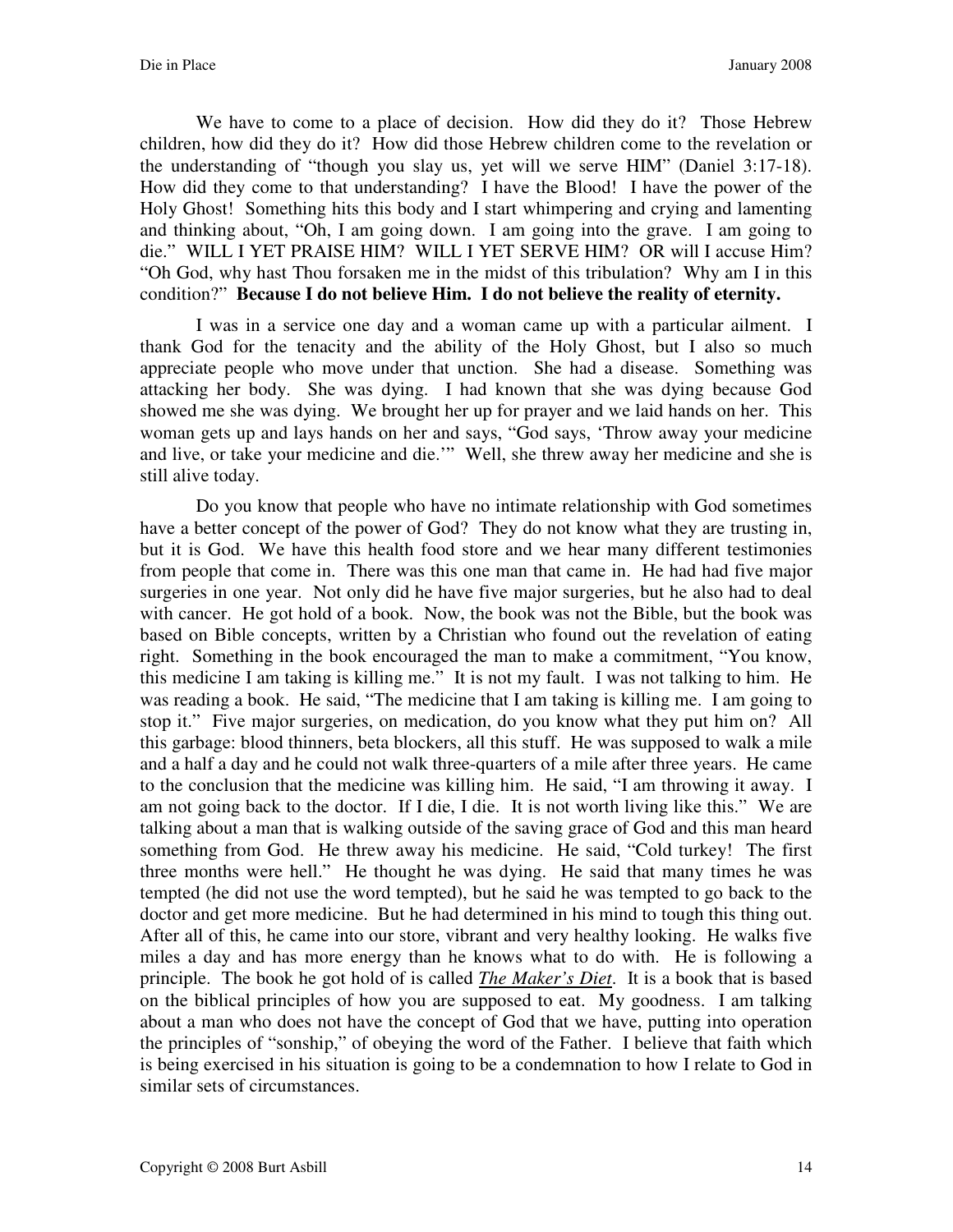Now, you have to have a relationship with the Father. You cannot do it on the basis of the story that I am telling you. You cannot do it on the basis of what I believe, because quite frankly, I am talking up here! I don't know that I really believe it yet. I do not know what is up there in front of me. I do not know what I am going to have to go through. I do not know what I am going to have to experience.

I heard a testimony by Brother Gruver. He got pushed over a cliff and was hanging by a twig. I always think of it as the hyssop that springeth out of the wall. He caught a twig. There were demons all around him laughing at him. He could not walk; there was something tragically wrong with his leg. It was not broken, but all the tendons were snapped or something, all bunched up here and all bunched up down here. He had no strength in his leg. But then the Word came in, *So then faith cometh by hearing, and hearing by the word of God* (Romans 10:17). So he kind of secured his position on the little piece of hyssop, hanging over the cliff. He pulled out his Bible and just began to read. With the demon host all around him laughing and snarling, he was reading them the scriptures out loud.

Thank God somebody is willing to pay the price. I am telling you, when I heard that testimony, something inside said, "It can not be that easy." Of course, you would not have done that, would you? I would have expected the man of God to get in the anointing and begin to rebuke devils and demons, to rise up in the Spirit, sprout wings and fly up to the top of that cliff and have the last "ho, ho" on the devil. But he had to inch his way up that cliff. Piece by piece, stone by stone until he got to a particular spot where he thought he could not go on any more. He pulled out his Bible and began to read it. He read it for two or three hours. Not just a scripture here and there. We want to open our Bibles and say, "Thus saith the Lord, Mount up on wings and fly" (Isaiah 40:31). How about, "Oh, Jacob, thou worm?" (Isaiah 41:14).

Finally he got to the top. He walked all right as far as I could tell – not without suffering. He went to the doctor for an exam. The doctor said, "You can not be walking." He said, "Ho, ho, ho. *Faith cometh by hearing and hearing by the Word of God***.**" What kind of a Word do we have? **What kind of a Word do you have?** 

You know, he said another thing in that testimony when he was sharing it. He said, "One of the things that you have to do is to start casting down vain imaginations." I never thought of a vain imagination being, "*Oh, what are you going to do? You are going to get sick and die. You are sick. You are going to die. This fever, you can't have a fever like this. You can't have a fever like that this long. You are going to die. Take some medicine*." He said, "Casting down vain imaginations." The devil comes, not even the devil, just your knowledge of the physical being, comes to you and says, "Oh, oh, you are in big trouble!" Your mind is just racing. Well, maybe your mind does not do that. The mind just begins to conjure up all of these things. You begin to think this scenario and that scenario. Sometimes you might even get to imagining who is going to be at your funeral. Oh, yes. "I wonder if they are going to be there? I wonder what kind of words will be spoken over me?" **Casting down vain imaginations.** He said, "Start with something small. Do not do something major like go out and step in front of a car. Start with something small." A headache. My goodness.